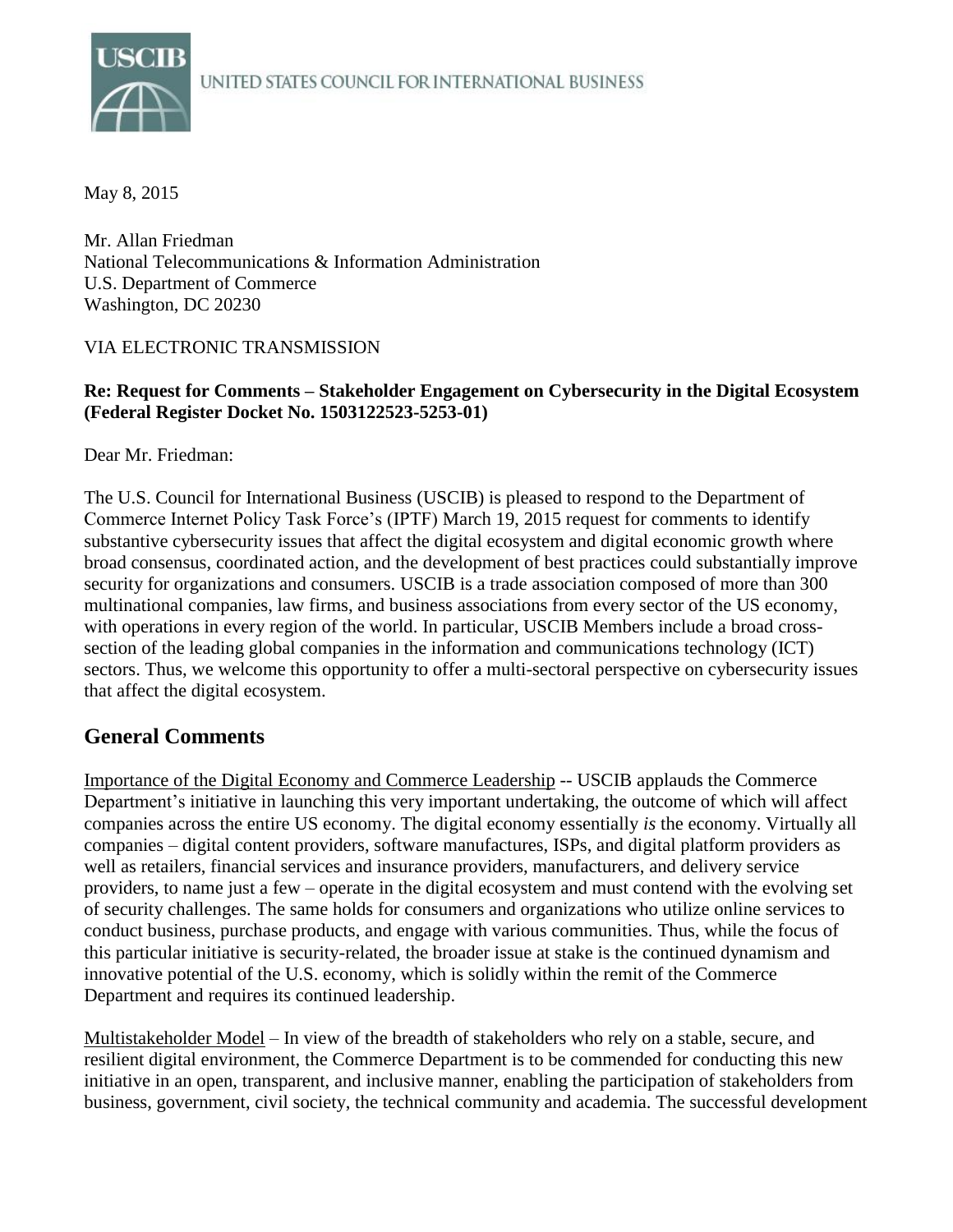NTIA Request for Comments on Cybersecurity in the Digital Ecosystem Page 2

of the National Institute of Standards and Technology (NIST) "Framework for Improving Critical Infrastructure Cybersecurity" through a multistakeholder process serves as a testament to the effectiveness of this model in marshalling the breadth of expertise required to address the complexity of issues in an ever-changing digital ecosystem. This NIST process demonstrated that government cannot tackle cybersecurity challenges in a vacuum – be they focused on critical infrastructure or the broader economy. Government needs commercial and economic expertise of business, technical advice of the technical community, and social welfare and human rights-related acumen of civil society, consumer voices, and academia to produce a sound policy framework that addresses the intricacies and fluidity of safety and security in the digital environment.

Moreover, the Commerce Department's decision to (1) solicit multistakeholder inputs to shape this new initiative and (2) include all stakeholder groups in the subsequent discussions sends a strong signal to the global community that the United States will back up its words of support for the multistakeholder model with action. This comes at a critical juncture in the global community's assessment of whether multistakeholder forums have proved effective in extending the economic and societal benefits of a vibrant digital economy to larger segments of the world population as well as addressing cybersecurity, privacy, and a host of other Internet-related issues.

Globally Accepted Standards – The IPTF Request for Comments envisions a process that will result in development of best practices aimed at improving security for organizations and consumers. USCIB urges that any best practices resulting from this initiative should be based on *globally accepted standards* developed by organizations such as the International Standards Organization (ISO), the Internet Engineering Task Force (IETF), the Institute for Electrical and Electronics Engineers (IEEE), or other internationally recognized standards-setting organizations. This is important because these organizations have tested the standards to ensure their effectiveness. In addition, the global recognition and acceptance of the standards developed by these organizations better ensures interoperability of technology solutions.

Security is Context-Based – USCIB recommends that an overarching theme guiding the multistakeholder process should be that effective security is based on context; the totality of circumstances must be considered in developing cybersecurity best practices and frameworks.

Privacy -- USCIB appreciates the importance of considering the implications of cybersecurity activities on privacy and civil liberties. NTIA has existing efforts to address privacy-related issues such as through previous RFI processes. To the extent that privacy-related matters are pertinent to this effort, we recommend that NTIA consider the model employed by NIST during the development of the Cybersecurity Framework, where the approach was based on high-level processes proposed by industry to address privacy aspects of the practices in the Framework. The OECD's 2002 Security Guidelines and current efforts to revise those guidelines also present a high-level approach and may be relevant.

Commercial and Trade Implications -- USCIB notes the increasing trend of countries citing cybersecurity as a justification for new barriers to trade and investment, especially with respect to online products and services. We encourage NTIA to coordinate closely with other agencies focused on commercial and trade issues to ensure that the consistency of such measures with countries'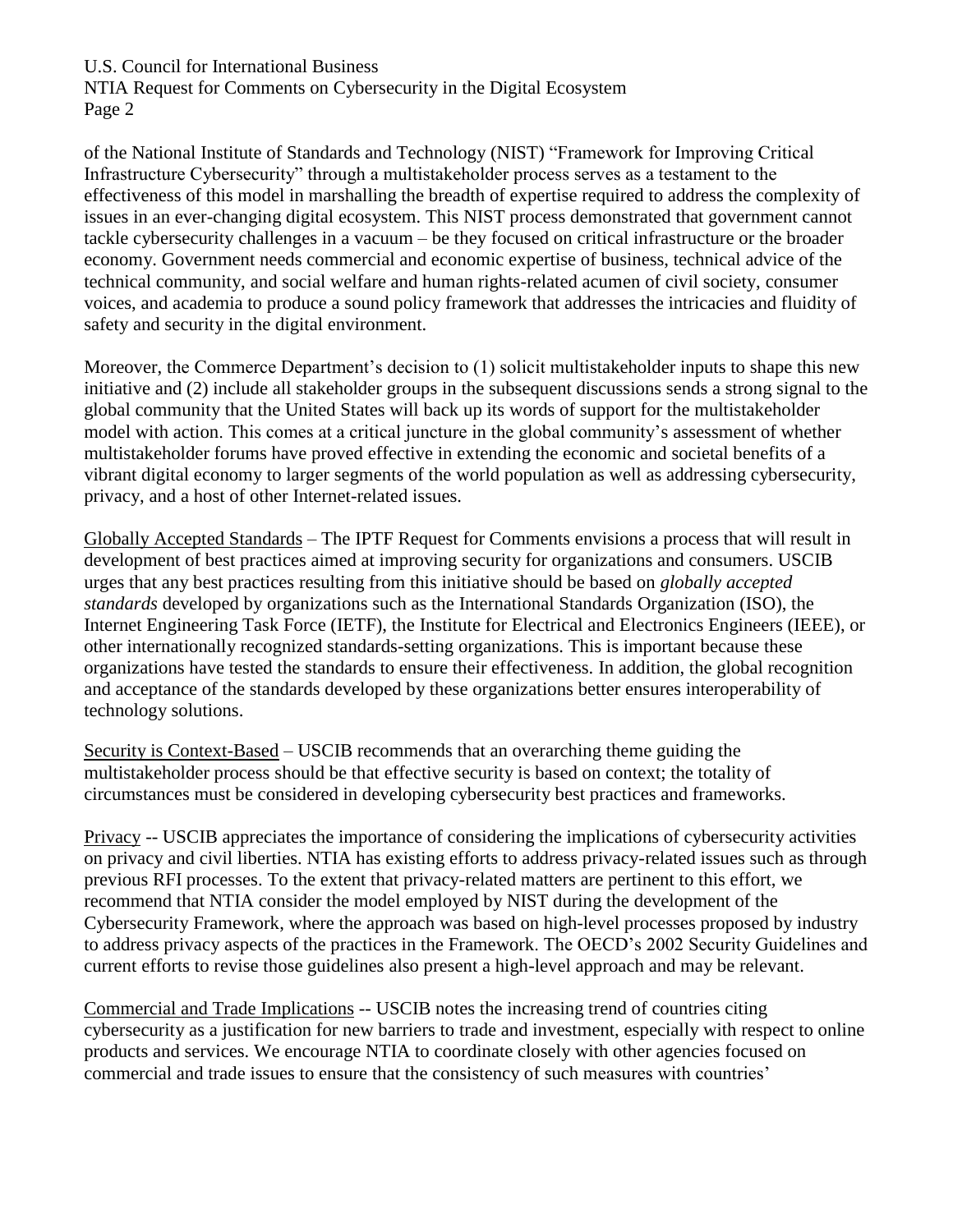NTIA Request for Comments on Cybersecurity in the Digital Ecosystem Page 3

international commitments is examined and considered, and that their economic effects are well understood.

Cybersecurity and the Internet of Things -- Addressing security issues in the Internet of Things (IoT) is an ever-more pressing issue as more devices are deployed and come online. Failures in security design or implementation can result in increased security risk, preventing IoT from achieving their potential in the growing digital economy. Security concerns need to be addressed in technology, policies and practices. While the IoT ecosystems are still developing, multistakeholder fora can play important roles in promoting enhanced security across all relevant stakeholders from policy-makers, to developers, to commercial entities, to users, each according to their role.

Addressing SME Audiences – Security-related best practices and frameworks should be drafted in a manner more readily understandable to SMEs, which often lack the resources to hire in-house security professionals. Whatever topics the Commerce-hosted multistakeholder process ultimately focuses on, efforts should be made to distill security best practices in a manner that is more user-friendly for nonsecurity-focused business and government professionals. This could take the form of a specially tailored SME document or manual.

In addition, USCIB urges greater involvement of other "non-security" Federal agencies, such as the Small Business Administration (SBA), in promoting good cybersecurity practices in smaller enterprises. Specifically, Commerce and the SBA should highlight existing small business incentive programs that will be discussed through the multistakeholder process and may be linked to the adoption of basic APIs or protocols for securing SME websites, apps, and services. In addition, the SBA might include certain minimum cybersecurity requirements as a condition for the granting of loans.

NTIA-Led Cybersecurity Improvements – As a complement to the Commerce-led multistakeholder process, USCIB urges the National Telecommunications and Information Administration (NTIA) to play a leading role in the following areas:

- Work with 18F to switch all federal employees to computers connecting to the web through DNSSEC-compliant DNS servers; and
- Facilitate Commerce Department/18F engagement on fostering overseas gov programs that parallel the U.S. government's deployment of HTTPS across all .gov websites.

# **Pre-Existing Organizations and Work Already Existing on Cybersecurity**

It is important that the Commerce-hosted multistakeholder process not duplicate any of the considerable security-related work already underway in various standards-setting bodies and other global forums. Efforts should be made to consider how the multistakeholder process can effectively build upon such work—not replicate it. Toward this end, we identify the following organizations whose work should be considered in determining the scope of any work under the new process:

- Internet Engineering Task Force
- Worldwide Web Consortium
- IEEE
- ISO/IEC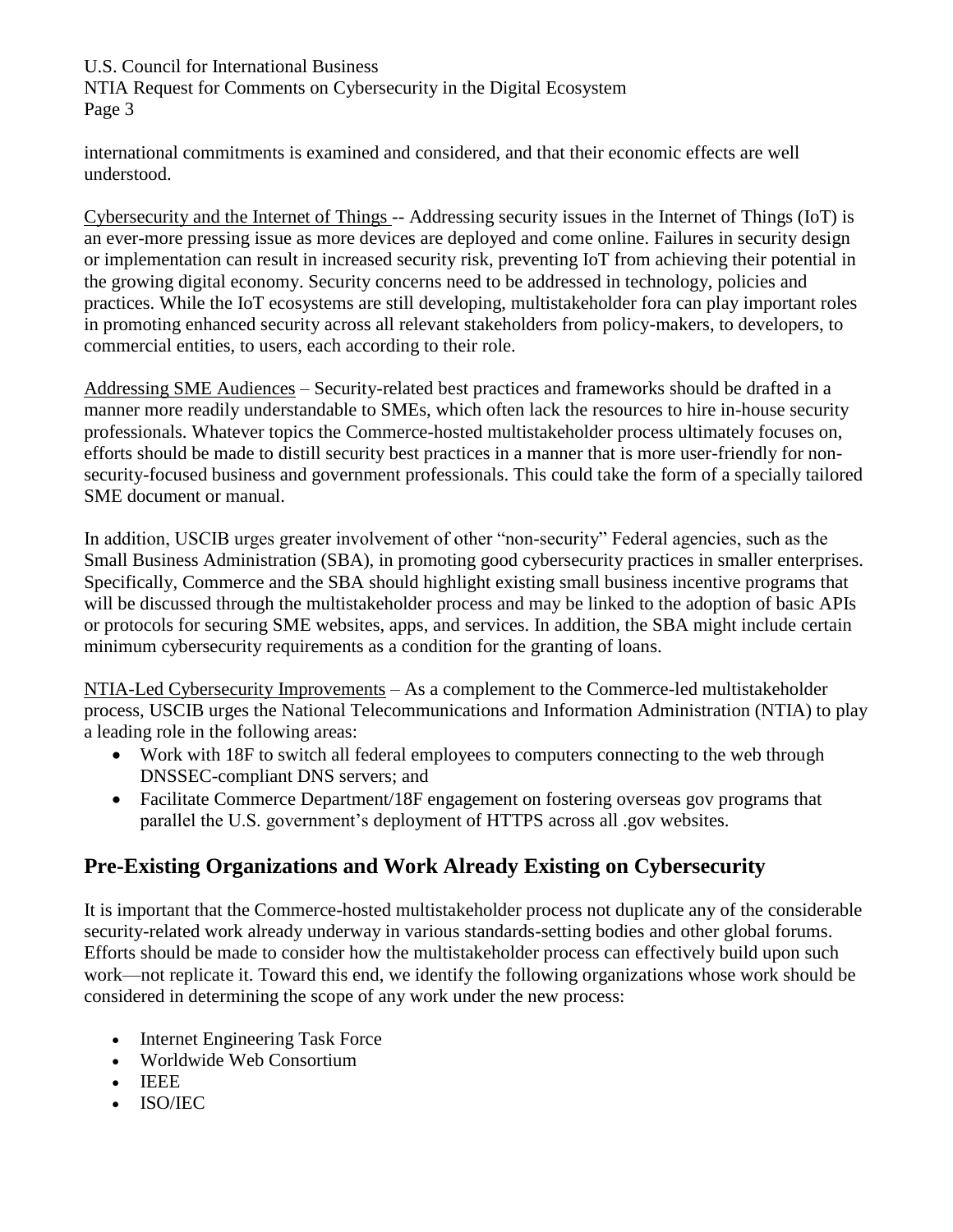NTIA Request for Comments on Cybersecurity in the Digital Ecosystem Page 4

- Wi-Fi Alliance
- Bluetooth SIG
- Consumer Electronics Association
- Telecommunications Industry Association
- 3GPP
- FCC Communications, Security, Reliability, and Interoperability Coucl
- INCITS/ANSI
- Linux Foundation
- Open Web Application Security Project
- PCI Security Standards Council
- RASA Security for Business Innovation Council
- IT Sector Coordinating Council
- IT-ISAC

## **Specific Issues Potentially Benefitting from Multistakeholder Consideration**

Topics Already Subject to Extensive USG Work

- 1. Domain Name System (DNS), Border Gateway Protocol (BGP), and Transport Layer Security (TLS) Certificates
- 2. Trusted Downloads
- 3. Vulnerability Disclosure

USCIB notes that the U.S. Government (USG) already has done extensive work developing best practices and technical standards for the above three topics. We therefore would encourage the relevant Federal agencies involved in this work – NIST, the Department of Homeland Security (DHS), the National Science Foundation (NSF) – to share lessons learned about these topics with non-governmental stakeholders and guide discussions about next steps, particularly in terms of industry and government cooperation.

Botnet/Malware Mitigation -- Public attention often focuses on national security-related cyber attacks, but individual consumers continue to be subject to a range of cybersecurity issues that they are not able to effectively protect against entirely on their own. Full cooperation and active effort on all parts of the ecosystem are necessary to truly tackle the issue. Malware, botnets and viruses delivered to their devices through a range of vectors undermine trust in the ecosystem, impose costs on consumers, and damage efforts to expand digital commerce. The business community has made significant efforts to address the issues including through industry partnerships, internal business practices, and in educating users and making user tools available. There is, however, undoubtedly more that can be done.

Mitigating concerns related to malware and botnets is an issue that truly calls for collective action, including efforts from ISPs, security software providers, hosting providers, consumers and others. A Commerce-led multistakeholder process could help identify gaps in sector participation in these efforts and focus those sectors on how they can contribute to improvement. It could also bring user-focused stakeholders and other stakeholders together to jointly identify improvement opportunities.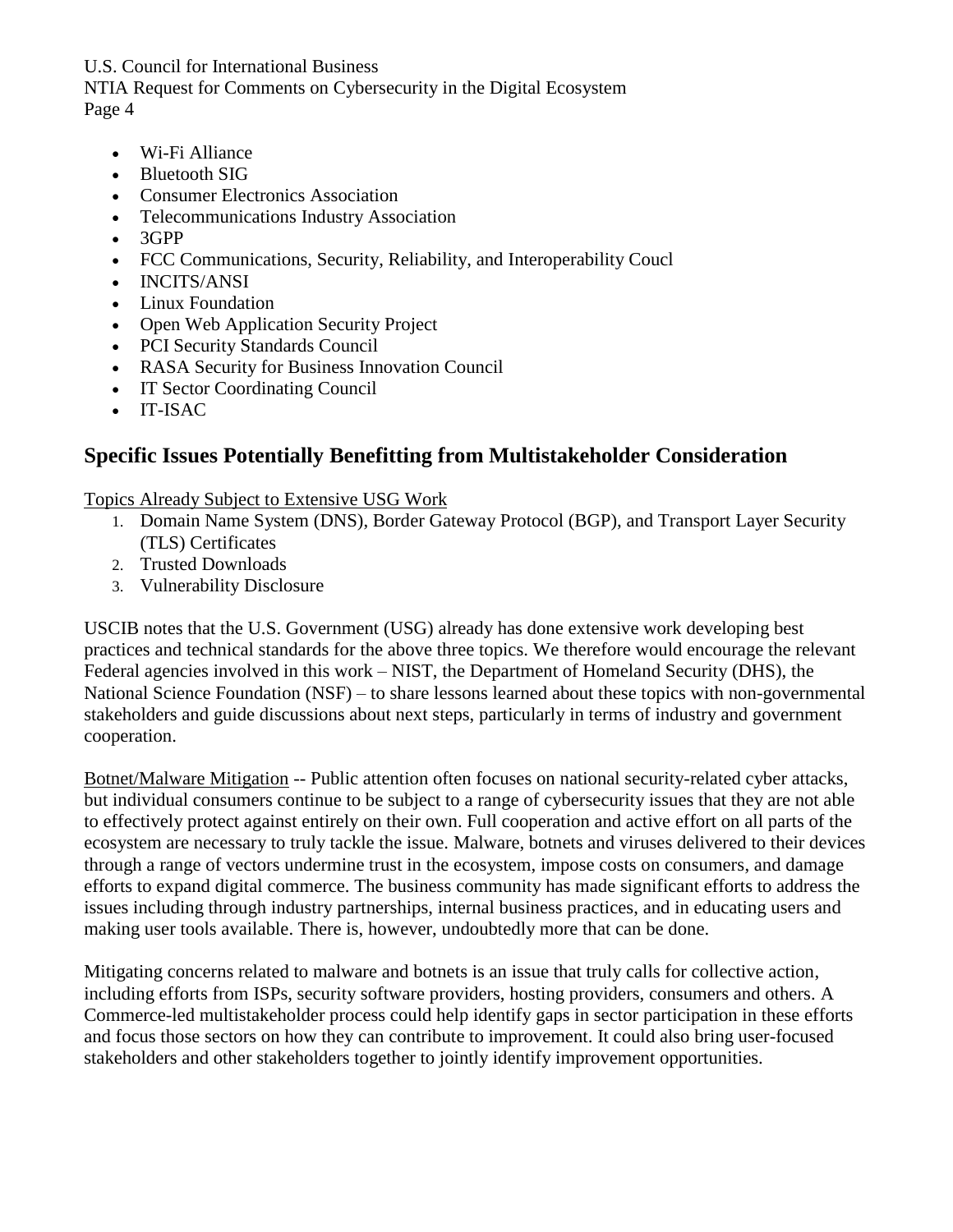NTIA Request for Comments on Cybersecurity in the Digital Ecosystem Page 5

This work could also build upon the work done previously by the Industry Botnet Group (IBG), which was initiated by the Department of Commerce in late 2011 to take collective action to address botnets. That group produced a set of principles, and the multistakeholder process could pick up where the IBG left off. The IBG principles included "Report Lessons Learned" and "educate users." Accordingly, it would be appropriate for Commerce to study the lessons learned in the past three years of various stakeholders' efforts to disrupt and clean-up botnets. The study could focus on, for example, what are the most effective ways to communicate security issues to consumers, what are the incentives to keep a device secure, and what are the available end-users tool to remove malware and any measures of success.

Lagging Security Efforts in the Public Sector – The Commerce-hosted multistakeholder process should examine the extent to which the public sector has been lagging behind the private sector in implementing cybersecurity best practices and frameworks. The goal of this aspect of the process would be to develop an expedited, prioritized timetable for Federal agencies to implement improved security frameworks, which would place some agencies (e.g. DHS, Commerce, State, Justice) on a faster-track than other "non-security" Federal agencies. The prioritized approach, in turn, would serve as a model for state, local, and municipal governments.

In addition, USCIB urges the multistakeholder process to consider a leadership role for NTIA in pursuing the following improvements:

- Work with US-CERT to publish quarterly report on high-risk HTTPS certificate authorities; and
- Host joint NIST/SBA National Software Update Day.

## **Implementing the Multistakeholder Process**

As mentioned above, USCIB believes that the multistakeholder model best ensures that a diversity of expertise can be tapped to address the unique security, privacy, and other Internet governance issues generated by the dynamic and evolving digital ecosystem. We note, however, that some security issues, particularly highly technical issues, may be appropriate for a policy-focused group facilitated by NTIA and conducted in Washington, DC, composed of stakeholders who have worked actively in shaping the work of the standards-setting groups detailed in the General Comments section and possess in-depth technical expertise.

Structure and Mechanics -- In addition, we also underscore that a multistakeholder process for a topic as complex as security in the digital ecosystem typically is a time-consuming process. To be effective, this requires active and committed participation by representatives from each stakeholder group – over a significant period, which often extends beyond the period originally anticipated. Thus, the inclusive, participatory nature of the multistakeholder process will be compromised if one stakeholder group loses interest or lacks resources to see the process through to completion. The final output of the process, in turn, could be compromised. USCIB therefore recommends that the Commerce Department (as the principal host), establish realistic, perhaps overly conservative timeframes from the onset to enable potential stakeholder participants to thoroughly evaluate whether they can commit the requisite resources and personnel to the process.